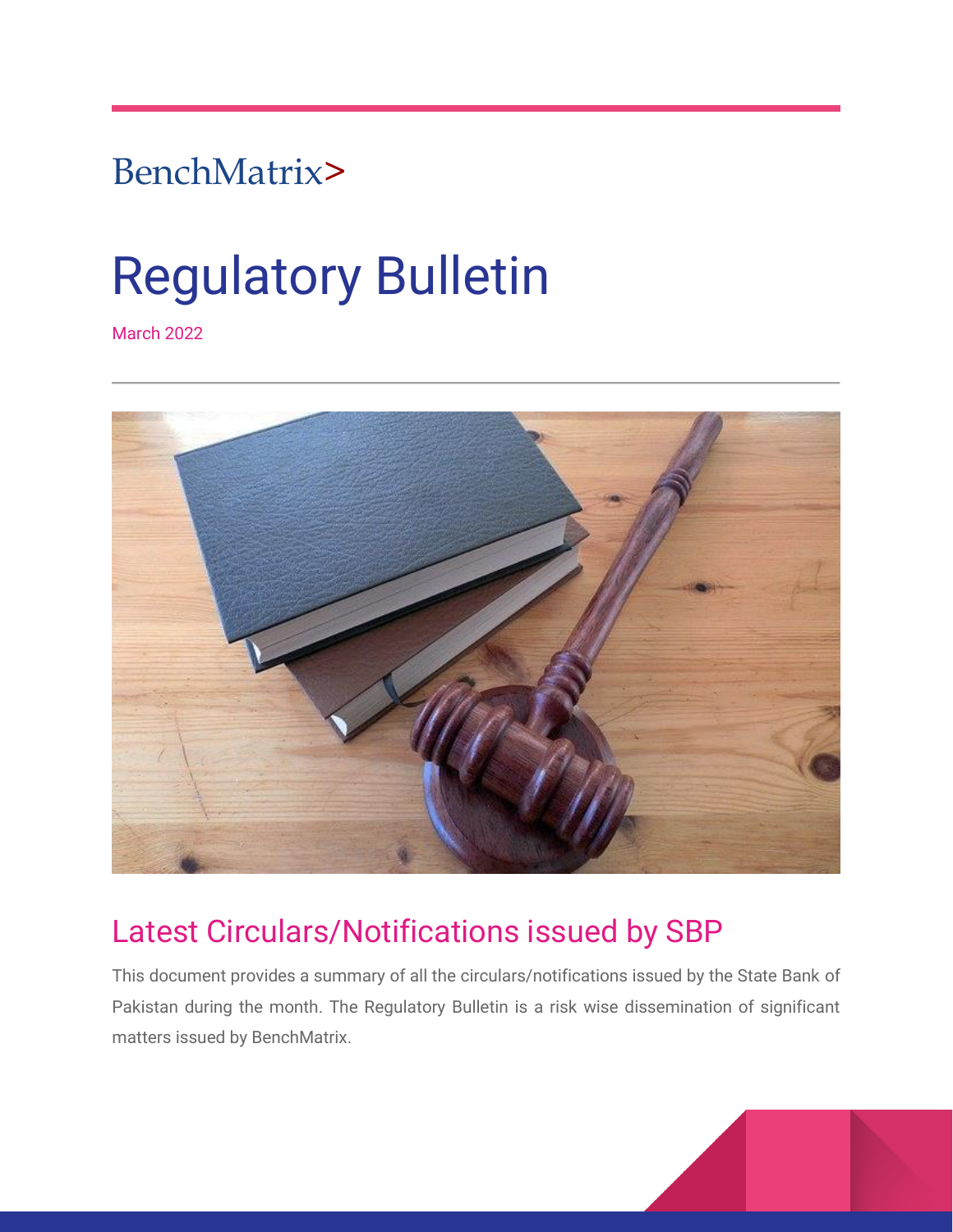# **Summary**

During the month of March 2022, the State Bank of Pakistan (SBP) issued a total of 15 circulars/notifications/ actions on significant matters.

#### Circulars / Notifications by Risk Level

| <b>Risk Level</b> | <b>Total</b> |
|-------------------|--------------|
| High              | 13           |
| Medium            |              |
| Low               | 2            |



#### Circulars / Notifications by Regulator Department & Risk Level

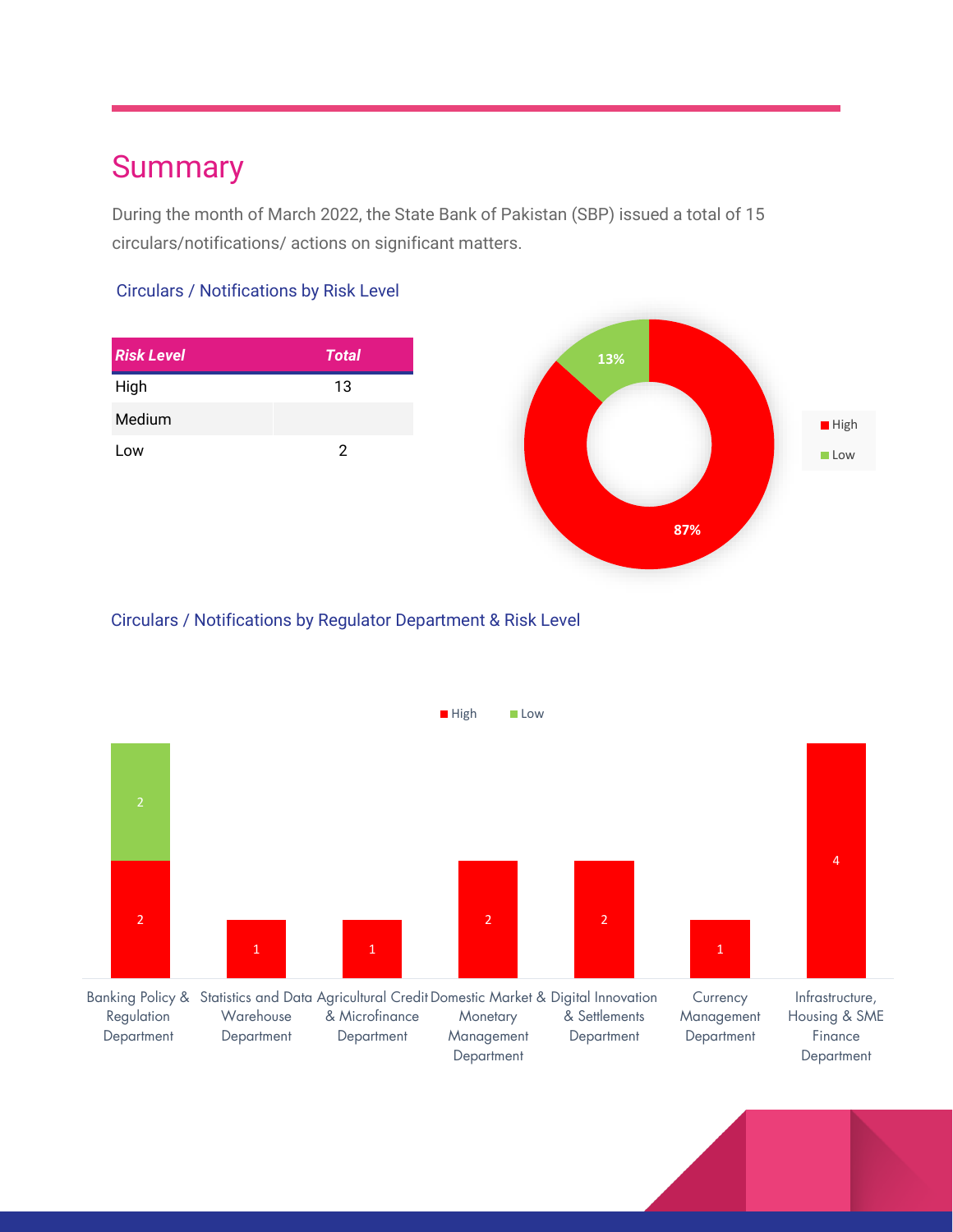# Key (High Risk) Circulars/Notifications

# Standardization of Quick Response (QR) Codes for Payments in Pakistan

*via DI&SD Circular Letter No. 1 dated 02-Mar-2022*

SBP has decided to issue a specific Standard for QR Codes (QRCs) for Merchant payments as well as Person to Person (P2P) payments in Pakistan with the aim of standardizing the QR Issuance and acceptance practices in the country.

With effect from 1st July 2022, all new QR codes should be issued as per the new standard. Similarly, all issuers shall develop their QR reading/scanning systems to adopt to the attached standard with circular not later than 30th June 2022. The existing QR codes issued by the acquirers also need to be replaced as per the new standard by 30th June 2022.

The standard has the capability to incorporate multiple QR schemes; however, it will be mandatory for all acquirers and issuers to be part of the Raast merchant payment scheme by 30th June 2022. From 1st July 2022, all issuers of the QR Codes should have the capability of reading/scanning any QR code issued in Pakistan and process payments accordingly irrespective of the scheme. The acquirers/issuers may also align themselves with other QR Code schemes as per their own feasibility and choice.

Domestic schemes desirous of offering QR codes as a payment mechanism will need to acquire the scheme ID from SBP. Only authorized PSO/PSPs will be issued the first two digits of the Merchant Account Information (MAI) which are used to recognize the scheme for QR payments.

FIs are advised to create awareness through written and digital modes of communication as well as other means including but not limited to:

Mobile apps and internet banking portals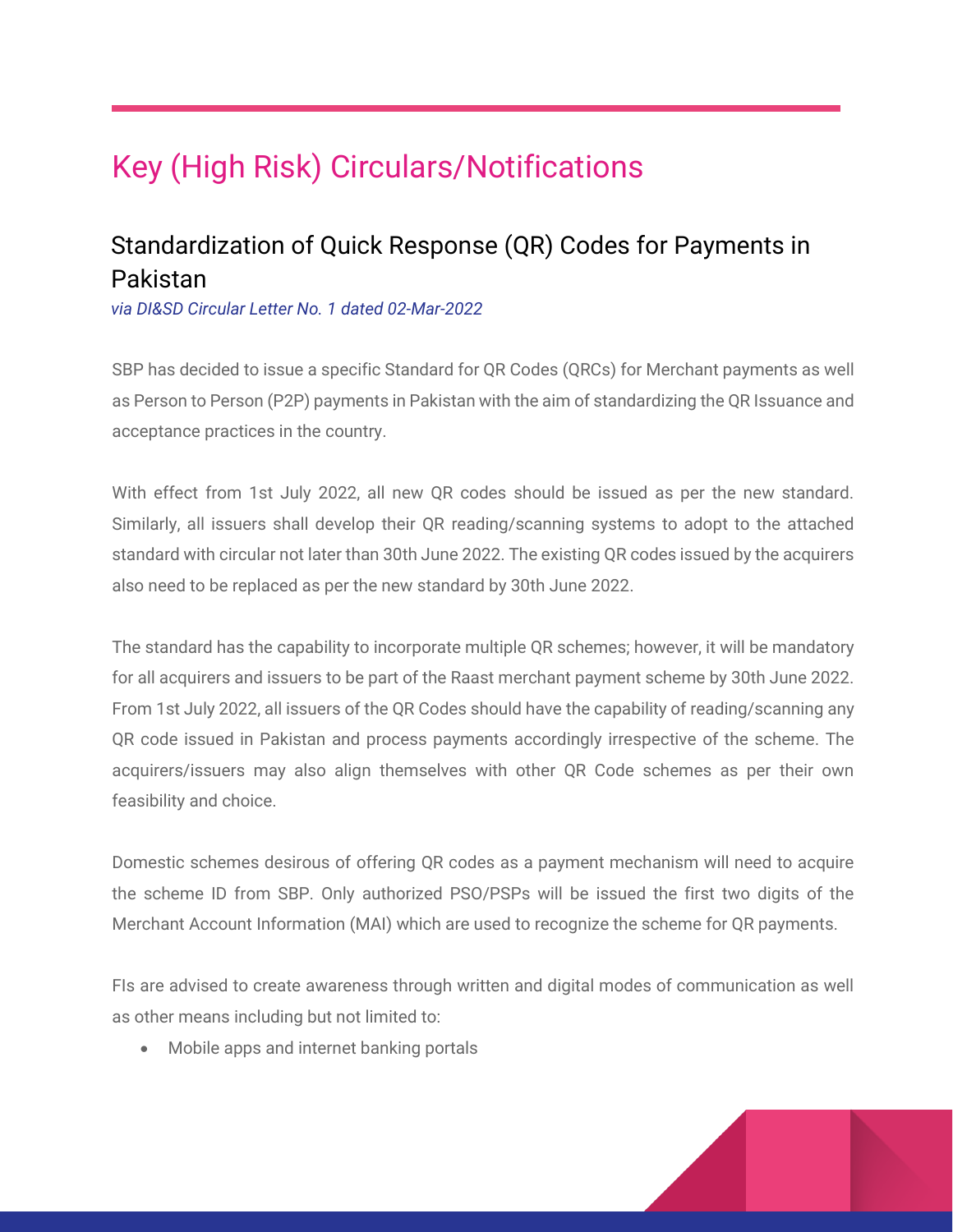- Printing customer's personalized QR Code on their cheque books, bank statements, welcome letters etc.
- Issuing especially designed "personalized QR Cards" that would help customer to receive payments conveniently
- Any other mode deemed fit by Fis

The detailed Standard for QR codes for Merchant Payments and P2P Payments is enclosed as Annexure-I with circular.

Effective Date: **01-Jul-2022** Regulator Department: **Digital Innovation & Settlements Department** Related FI Department: **Operation Department** Risk Category: **Clients, products and business practices - Suitability, disclosure and fiduciary, Clients, products and business practices - Improper business or market practices**

#### [Read more on the website](https://www.sbp.org.pk/disd/2022/CL1.htm)

# Regulation R-6 of Prudential Regulations for Corporate / Commercial Banking

*via BPRD Circular Letter No. 04 dated 08-Mar-2022*

SBP decided to revise Para 1 A of Regulation R-6 of Prudential Regulations for Corporate / Commercial Banking as under:

**Para 1 A. Acquisition of Shares - Single Company Investment Limit:** 

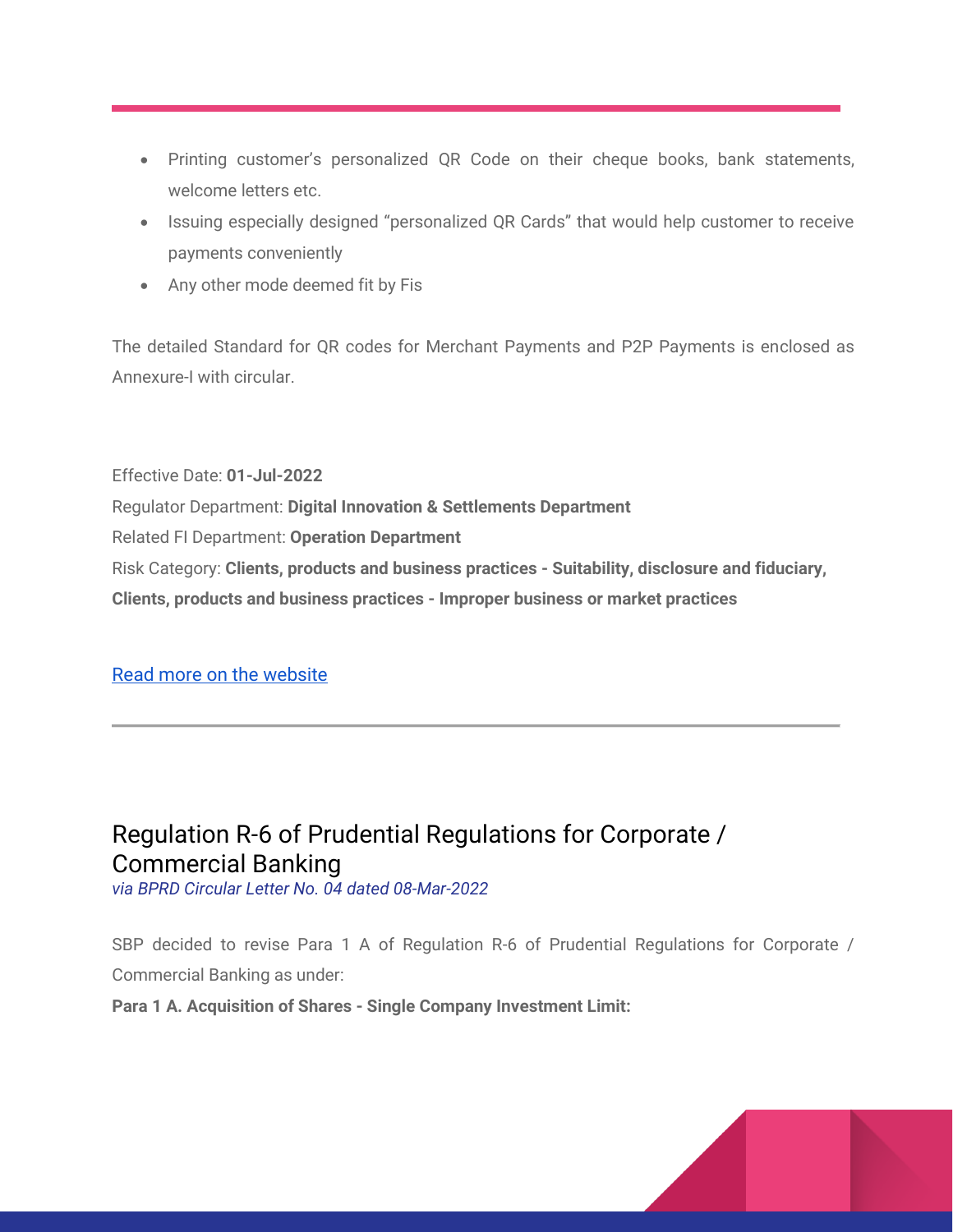- The investment of banks/DFIs, in aggregate, in shares of any single company shall be lower of the following two limits:
	- o 5 percent of Tier-I Capital of the bank/DFI reported in preceding half-yearly reviewed / annual audited financial statements; or,
	- o 10 percent of paid-up shares of Investee Company

The above limits shall also be applicable to investment of banks/DFIs in units of all types of mutual funds.

- The investment of banks/DFIs, in aggregate, in shares/units of any single startup (including Fintech Startups) or any single Real Estate Investment Trust (REIT) shall be lower of the following limits, respectively:
	- o Startups: 5 percent of Tier-I Capital of the bank/DFI reported in preceding half-yearly reviewed / annual audited financial statements or Rs. 500 million.
	- o REITs: 5 percent of Tier-I Capital of the bank/DFI reported in preceding half-yearly reviewed / annual audited financial statements or 15 percent of paid up shares of Investee Company
- The banks/DFIs shall have an approved policy incorporating therein an internal evaluation process for an objective analysis and assessment of their equity investment decisions, which must consider factors including, inter alia, financial standing of the bank/DFI, aggregate investment portfolio, risk appetite and expected return, level of expertise, business strategy including exit strategy etc.

Effective Date: **08-Mar-2022**

Regulator Department: **Banking Policy & Regulations Department** Related FI Department: **Risk Management Department/ Operation Department** Risk Category: **Clients, products and business practices - Suitability, disclosure and fiduciary**

[Read more on the website](https://www.sbp.org.pk/bprd/2022/CL4.htm)

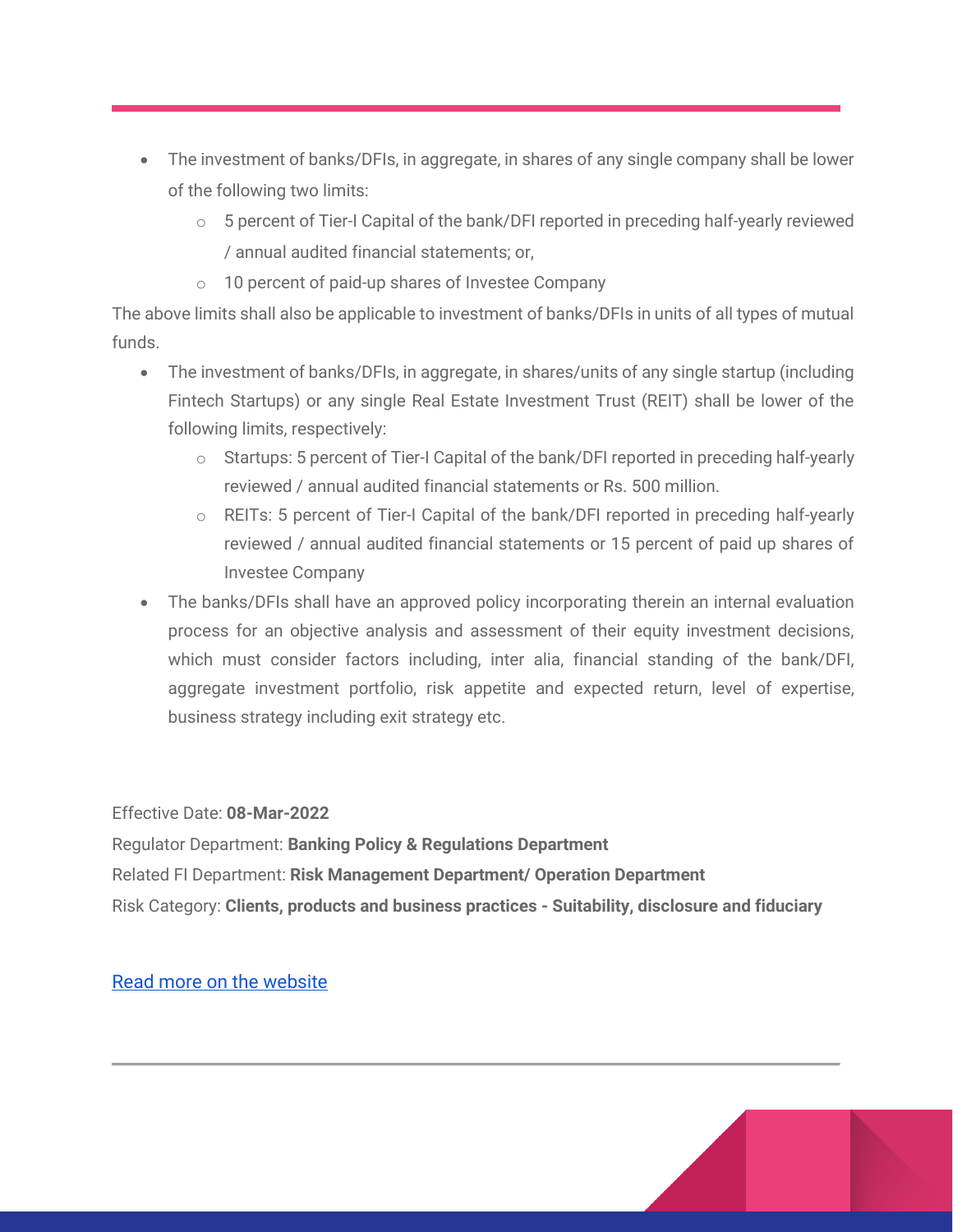### Kamyab Pakistan Program (KPP)

*via IH&SMEFD Circular Letter No. 06 dated 10-Mar-2022*

Finance Division, Government of Pakistan (GoP), vide its letter No. F.No.6 (2) BKg-II/2021-57 dated March 03, 2022 (copy attached with circular) has communicated the Federal Cabinet's approval regarding expansion of Kamyab Pakistan Program throughout Pakistan as per already approved features by the Cabinet to enhance its outreach and impact. Interested banks/DFIs/MFBs are advised to take necessary action in this regard.

Other instructions on the subject, issued from time to time, shall remain unchanged.

Effective Date: **10-Mar-2022** Regulator Department: **Infrastructure, Housing & SME Finance Department** Related FI Department: **Operation Department** Risk Category: **Clients, products and business practices - Suitability, disclosure and fiduciary**

#### [Read more on the website](https://www.sbp.org.pk/smefd/circulars/2022/CL6.htm)

Financing Facility for Storage of Agricultural Produce (FFSAP) to Enhance Infrastructure for Electronic Warehouse Receipt Financing (EWRF)

*via IH&SMEFD Circular Letter No. 07 dated 11-Mar-2022*

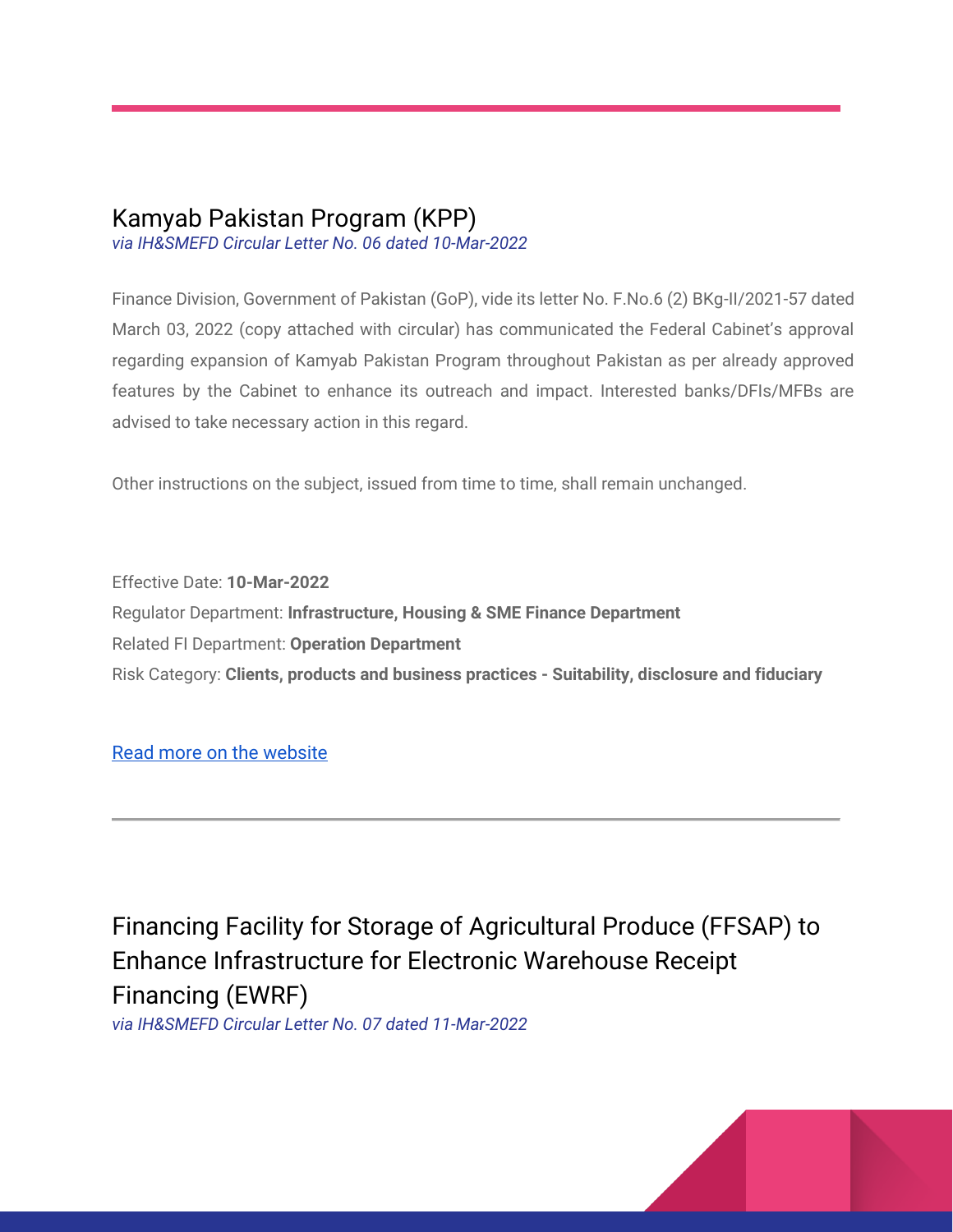SBP desire to further promote investment in storage of agriculture produce and to enhance infrastructure for Electronic Warehouse Receipt Financing (EWRF), the following measures should be applicable with immediate effect;

- Maximum period of financing shall be up to 10 years with maximum grace period of up to 2 years.
- Markup/service charges shall be paid on quarterly/half-yearly.
- All other terms & conditions of the scheme shall remain unchanged.

#### Effective Date: **11-Mar-2021**

Regulator Department: **Infrastructure, Housing & SME Finance Department** Related FI Department: **Agricultural Credit Department / Risk Management** Risk Category: **Clients, products and business practices - Suitability, disclosure and fiduciary, Clients, products and business practices - Improper business or market practices**

#### [Read more on the website](https://www.sbp.org.pk/smefd/circulars/2022/CL7.htm)

### Transaction Limits for Raast Payments

*via DI&SD Circular Letter No. 02 dated 15-Mar-2022*

To further facilitate users of Raast services, SBP has decided that:

 With effect from April 1, 2022, there will be no transactional limits on Raast system by SBP. Banks/MFBs/EMIs may however set, in their system Raast transaction limits for their

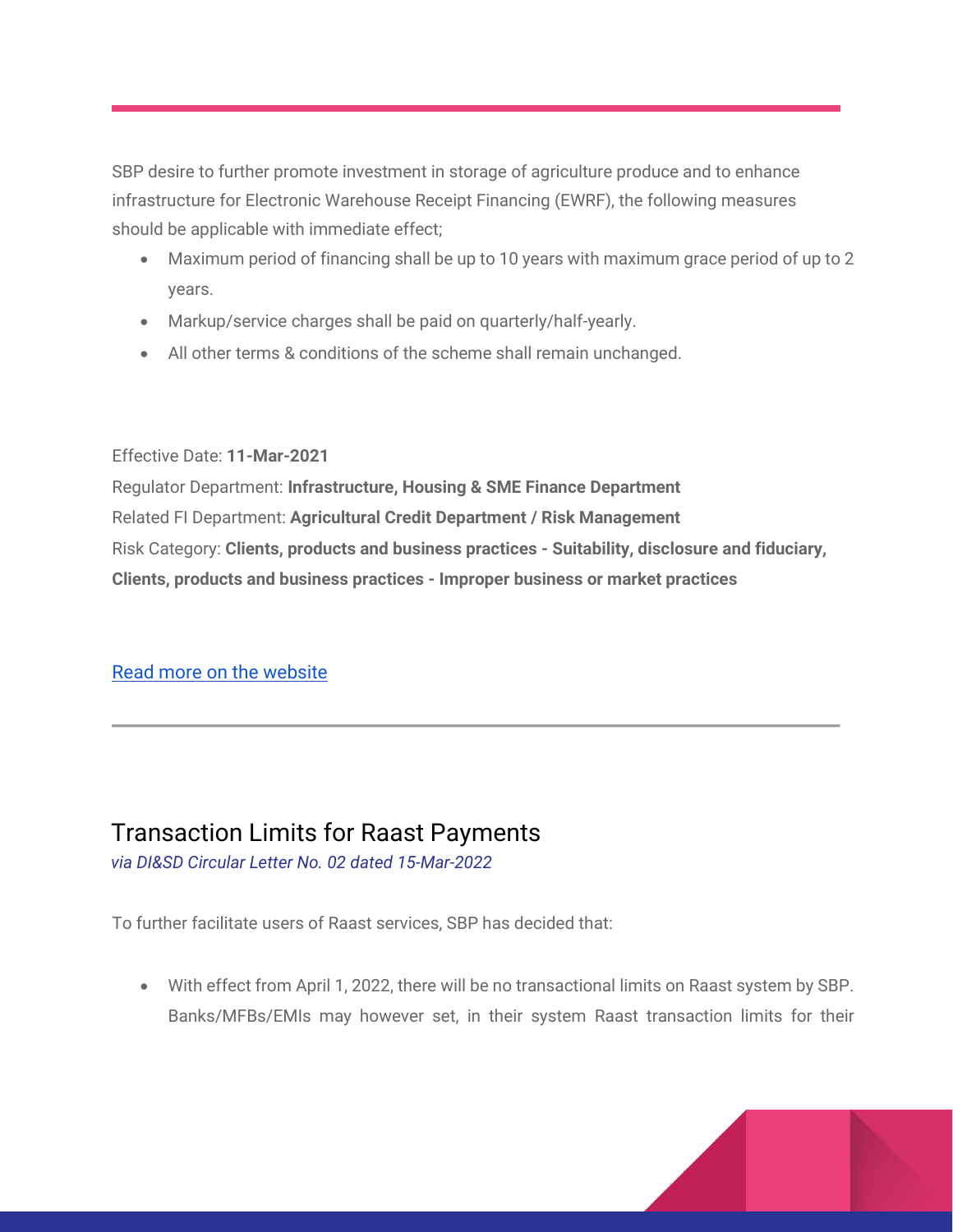customers based on their risk profile in compliance with the relevant AML/CFT requirements. Further details as below:

- $\circ$  Customer transaction limits for Raast payments shall not be less than Rs. 200,000/per transaction or the transaction limits applicable as per the account type and prescribed by SBP from time to time.
- $\circ$  The aggregate customer limit assigned to Raast payments shall not be less than the Interbank Fund Transfer (IBFT) limit.
- $\circ$  The aggregate limit shall be communicated to the customers and available transaction limit shall be shown in their mobile apps/internet banking portals.
- Banks/MFBs/EMIs must ensure that above mentioned technical as well as operational arrangements and readiness are in place not later than March 21, 2022.
- Banks/MFBs/EMIs shall ensure strict compliance with PSD Circular No. 01 of 2021 by providing their customers with the option to increase or decrease the transaction limits by using their mobile apps/internet banking portals, no later than April 10, 2022.
- SBP again instruct the Banks/MFBs/EMIs to must put in place robust internal controls and strong risk mitigates to prevent fraudulent activities, misuse/abuse of the transaction limits and risks related to the safety and security of Raast system at their end.
- All remaining instructions are not changed

Effective Date: **01-Apr-2022**

Regulator Department: **Digital Innovation & Settlements Department** Related FI Department: **Operation Department / Risk Management Department** Risk Category: **Clients, products and business practices - Suitability, disclosure and fiduciary**

[Read more on the website](https://www.sbp.org.pk/disd/2022/CL2.htm)

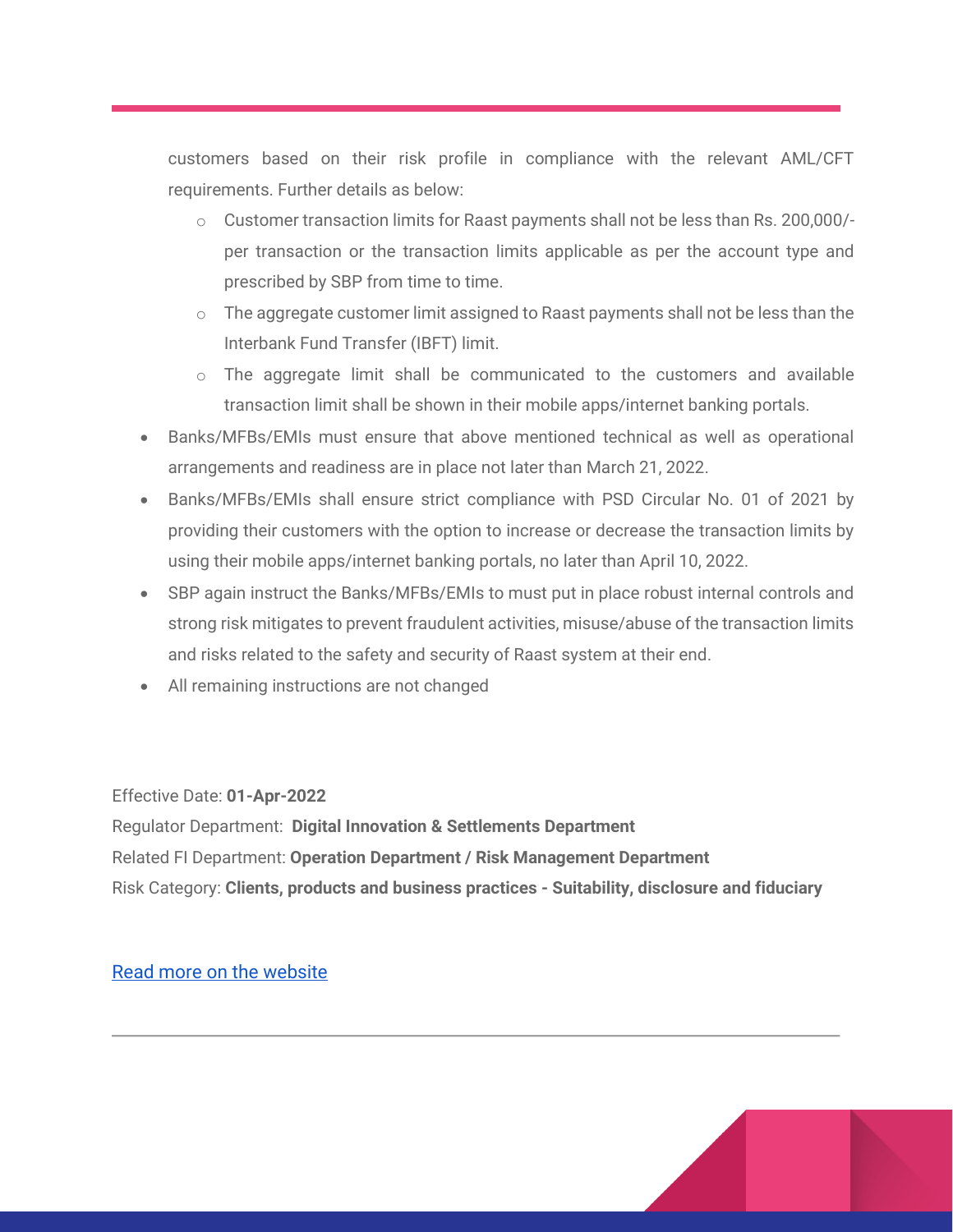# Investor Portfolio Securities Account (IPS)

*via DMMD Circular No. 03 dated 16-Mar-2022*

In order to enhance the scope of Investor Portfolio Securities (IPS) Account to a wider set of institutions and investors, and to promote diversification of marketable government securities, the following has been decided by SBP:

Microfinance Banks are permitted to offer IPS accounts to their customers. Any Microfinance Bank intending to offer IPS accounts to their customers must fulfill the provisions of the above mentioned circular, inter-alia, regarding opening of IPS accounts, recording transactions in IPS accounts and reporting to customers and SBP.

Any individual or entity, maintaining their accounts with Microfinance Banks including Branchless Banking, are also allowed to open IPS account with any Scheduled Bank to buy or sell marketable government securities.

All institutions (Scheduled Banks, Primary Dealers and MFBs) offering IPS accounts should ensure complete disclosure of prices, risks and other necessary information pertaining to investment in government securities through IPS accounts to their clients. SBP advise the all institutions to must, at minimum, display such information at their branches/place of business and websites to enable their clients to make informed decision regarding investment in government securities.

All other instructions on the subject shall remain unchanged.

Effective Date: **16-Mar-2022** Regulator Department: **Domestic Market & Monetary Management Department**

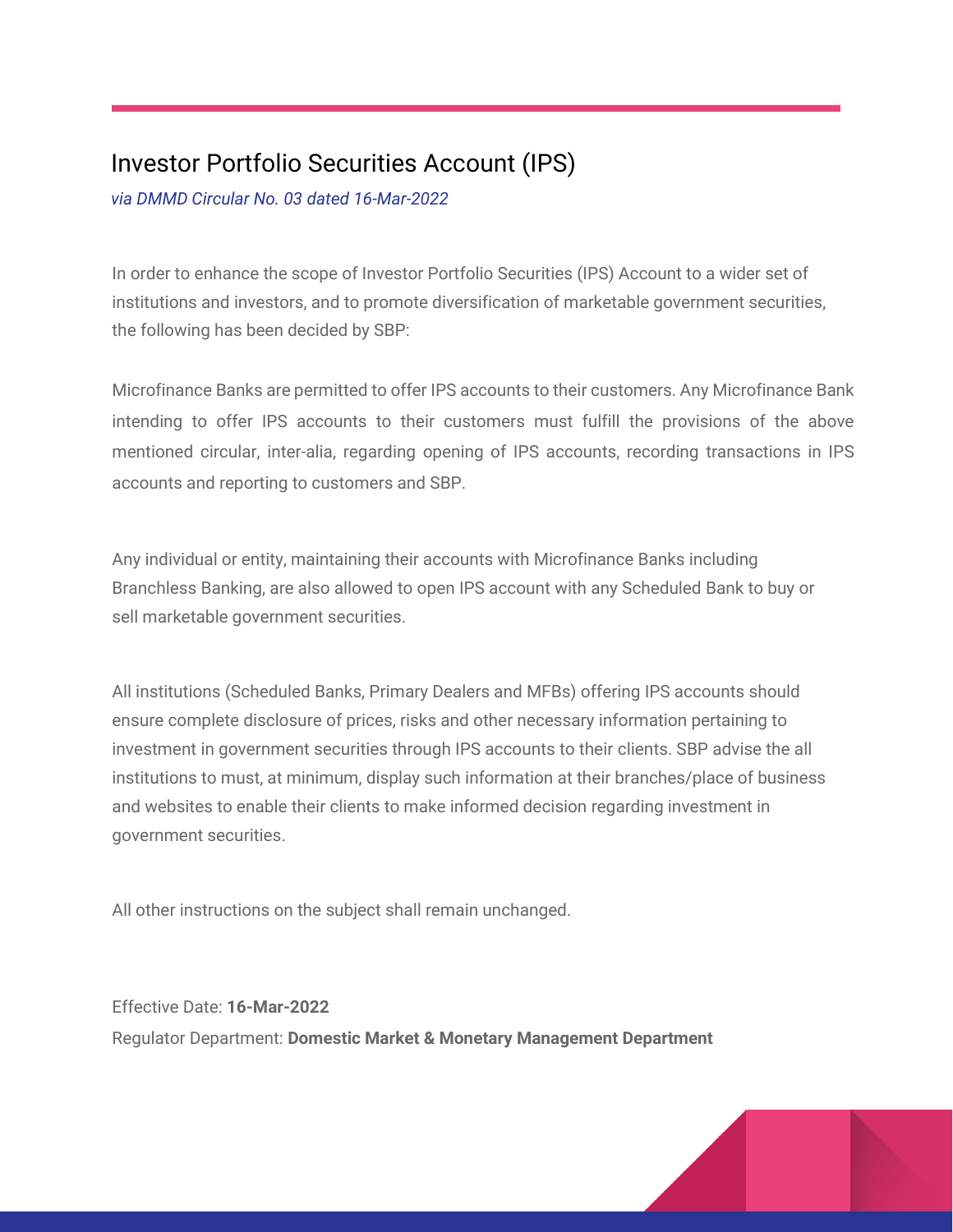Related FI Department: **Information Technology Department / Operation Department** Risk Category: **Clients, products and business practices - Suitability, disclosure and fiduciary, Clients, products and business practices - Improper business or market practices**

#### [Read more on the website](https://www.sbp.org.pk/dmmd/2022/C3.htm)

### Estimation of Freight Margin - Quarterly

via *Circular DS/BP/002933/2022 dated 15-Mar-2022*

According to circular No. DS.ITS/GEN/2020009454/20 dated August 24, 2020, banks are required to submit the International Transactions Reporting System (ITRS) data to State Bank of Pakistan on monthly basis.

Import payments reported by authorized dealers in ITRS are on mixed basis (fob, cfr, cif, cpt). To segregate freight component from reported import payments, Statistics and Data Warehouse Department (SDWD) of SBP estimates freight payments by applying a uniform factor to import payments. This factor (freight margin) is periodically assessed through studying a representative sample of imports in detail.

In the past, such study purpose surveys were conducted after longer intervals of time. Now, considering volatility in international transportation costs, SBP has decided to do such surveys on quarterly basis to have an accurate estimate of the freight margin for compilation of country's Balance of Payments.

Every quarter, SDWD of SBP will be providing each bank a sample selected from respective bank's import transactions. Banks are advised to submit additional information (as per

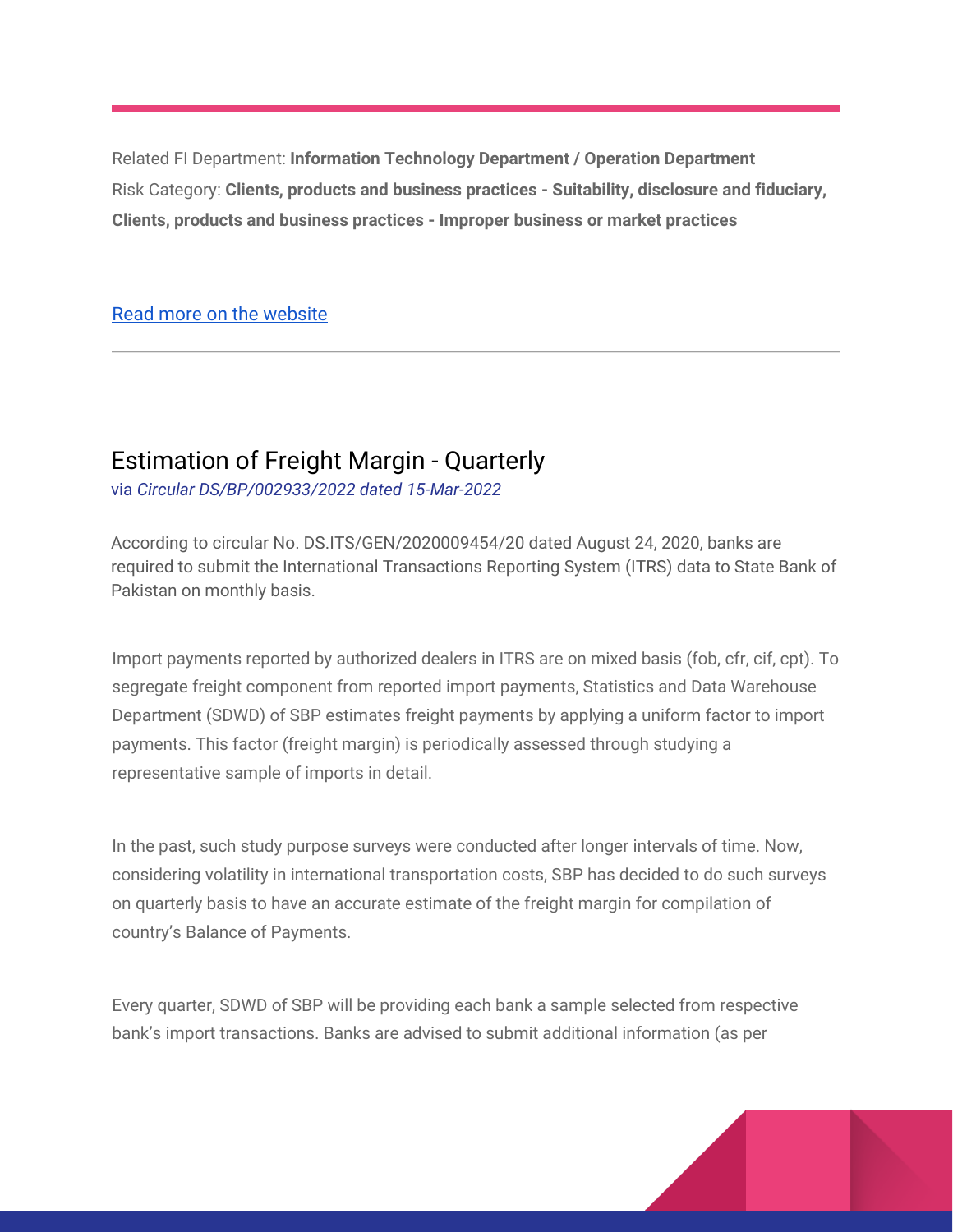annexure) on freight pertaining to import transactions selected in the sample within 30 days of the receipt of sample through email at [fca.stat@sbp.org.pk](mailto:fca.stat@sbp.org.pk)

For Oct - Dec 2021 quarter, sample import transactions have already been sent to each bank's representative and aforementioned information is due on April 15, 2022.

Effective Date: **11-Feb-2022** Regulator Department: **Statistics and Data Warehouse Department** Related FI Department: **Trade Department / Operation Department** Risk Category: **Clients, products and business practices - Suitability, disclosure and fiduciary**

[Read more on the website](https://www.sbp.org.pk/stats/2022/C2.htm)

Report Revision in Prudential Regulations for Microfinance Banks: R-5: Maximum Loan Size and Eligibility of Borrowers, R-8: Classification of Assets and Provisioning Requirements & R-10: Charging-off Non-Performing Loans (NPLs) via *AC&MFD Circular No. 02* dated *16-Mar-2022*

In order to align classification and provisioning requirements with enhanced loan sizes, SBP decided to revise Prudential Regulations R-5, R-8 and R-10 for MFBs as under;

**Regulation R-5:**

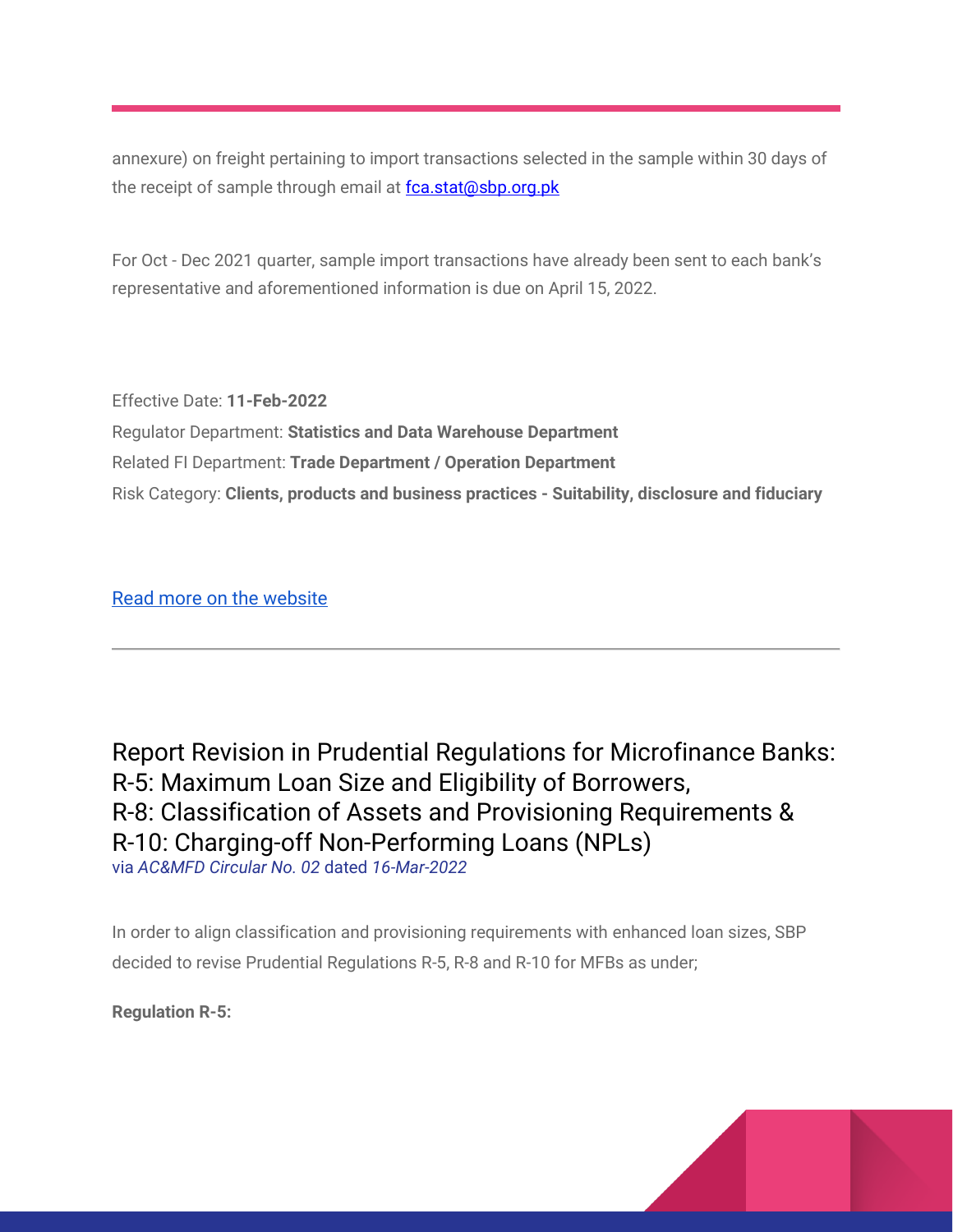Maximum Loan Size and Eligibility of Borrowers: The maximum size for general loans shall be up to Rs. 350,000/- to a poor person with annual income (net of business expenses) up to Rs. 1,200,000/-

The maximum size for housing loans shall be up to Rs. 3,000,000/- to a single borrower with annual income (net of business expenses) up to Rs. 1,500,000/-.

Microenterprise Loans: The maximum size for microenterprise loans shall be up to Rs. 3,000,000/- to a single project or business. The MFBs shall extend the microenterprise loans only in the name of micro entrepreneurs to ensure traceability and reduce the incidence of multiple borrowing. The aggregate exposure against the microenterprise loans in excess of ceiling prescribed for general loans shall not exceed 40% of the MFB's gross loan portfolio.

Pre-requisites for Undertaking Microenterprise Lending: Only those MFBs that are fully compliant with Minimum Capital Requirement (MCR) and Capital Adequacy Ratio (CAR) shall be eligible to undertake microenterprise lending.

Miscellaneous:

- Income Eligibility Assessment for General & Housing Loans: While assessing income eligibility on individual borrowers (including salaried persons) for housing & general loans, MFBs must ensure that the total installment of the financing facilities extended by the financial institutions is commensurate with monthly income and repayment capacity of the borrowers, such that total monthly amortization payments of financing facilities should not exceed 50% of the net disposable income of the prospective borrowers.
- Consumption Financing against the Security of Gold: In line with SBP's instructions issued, MFBs may also extend loans against gold collateral for consumption purposes categorized as domestic needs/emergency loans. However, MFB's aggregate loan exposure against the security of gold shall not exceed 35% of its gross loan portfolio.
- Asset Liability Mismatches: MFBs must prudently manage the maturity mismatches arising out of their housing and other long term financing portfolios by raising long-term funds for on-lending and vice versa.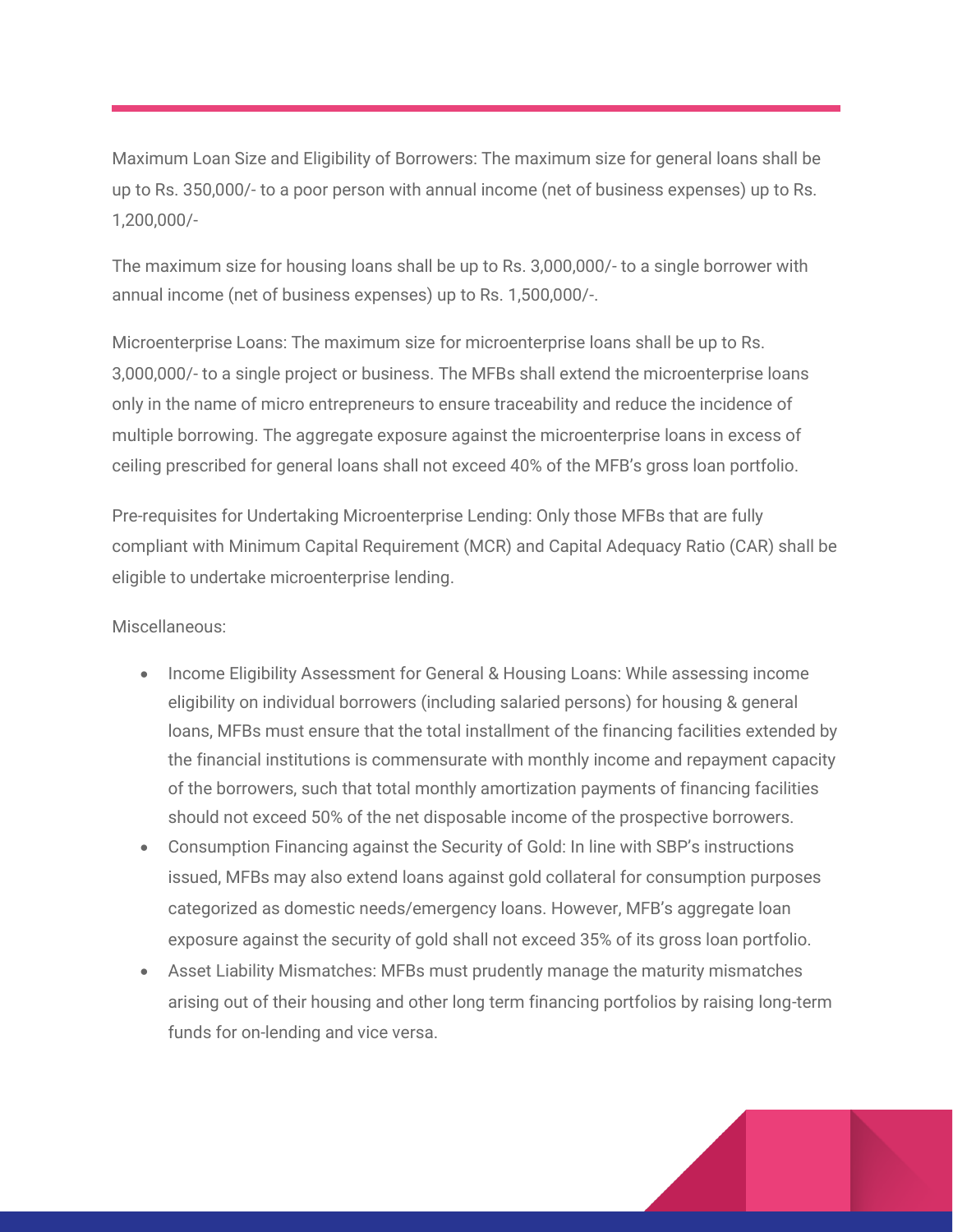#### **Regulation R-8:**

Classification of Assets and Provisioning Requirements:

**Specific Provisioning:** The outstanding principal and mark-up of the loans and advances, payments against which are overdue, shall be classified as Non- Performing Loans (NPLs) as prescribed in circular.

**General Provisioning:** MFBs must maintain a General Provision equivalent to 1.0% of the net outstanding loans/advances. However, where the loans/advance have been secured against gold and/or other liquid assets, the general provisioning against outstanding amount net of such security shall be required.

**General Instructions for Classification / Provisioning of all loan categories:** MFBs must maintain a watch list of all overdue accounts, Classified loans/ advances as guaranteed by the Government would not require provisioning to the extent of guaranteed portion, in addition to the time-based criteria prescribed in this regulation, subjective evaluation of performing and non-performing credit portfolio may be made for risk assessment purposes and, where necessary, any account including the performing account can be classified.

**Reversal of Specific Provisions:** In case of recovery against classified loan, other than rescheduling / restructuring under R-9 of PRs for MFBs, MFBs may reverse/adjust specific provision held against classified assets.

**Quarterly Review:** MFBs must review, at least on a quarterly basis, the collectability of their loans / advances portfolio and shall properly document the evaluations so made.

**Benefit of Forced Sale Value:** MFBs can avail the benefit of Forced Sale Value (FSV) of collateral held against loans / advances but profit arising from availing the benefit of FSV shall not be available for the payment of cash or stock dividend. In case of misuse of this facility, SBP may also withdraw the benefit of FSV from the concerned MFB.

**Regulation R-10:** 

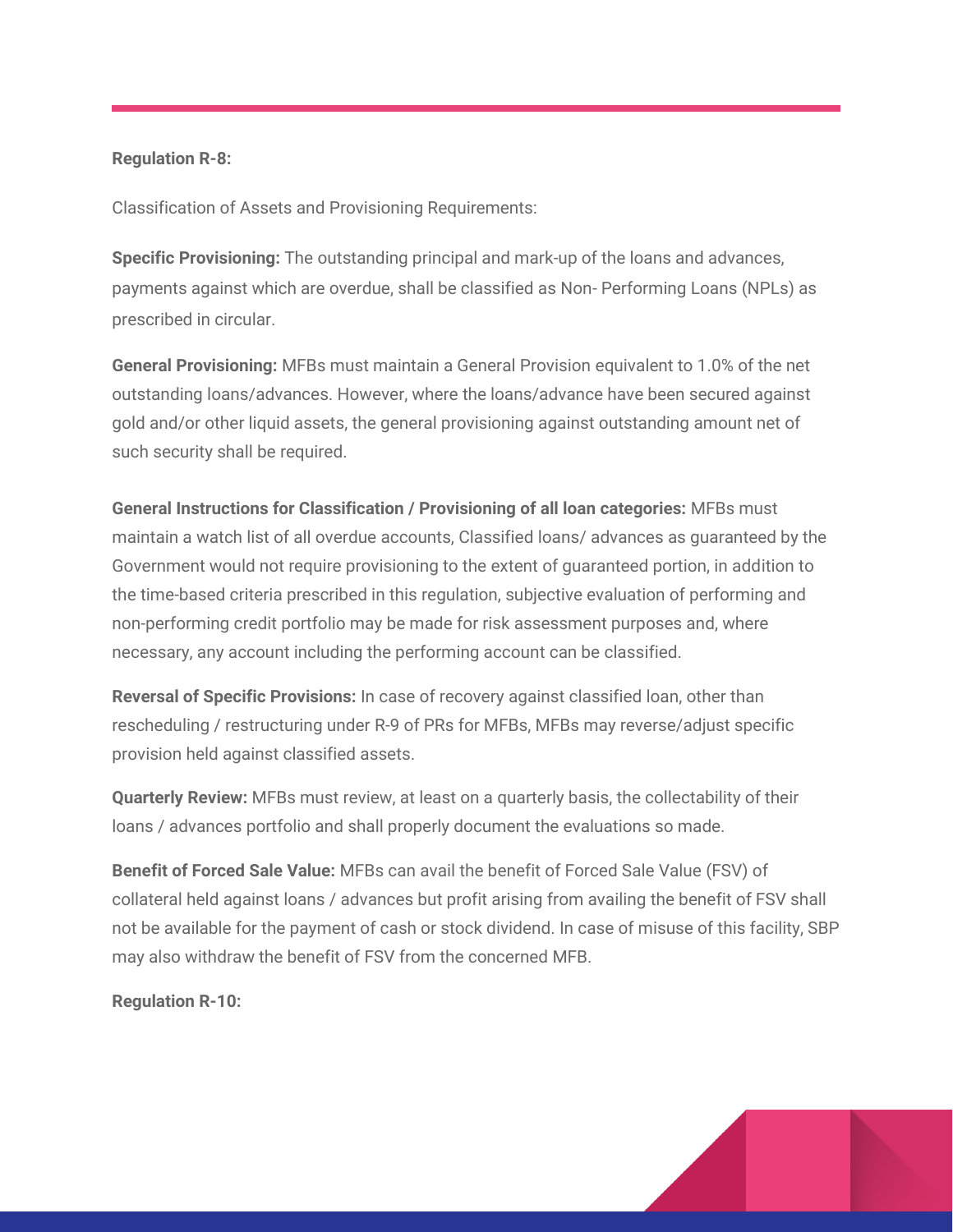Charging-off Non-Performing Loans (NPLs) The intent of 'charge-off' is to clear the balance sheet of MFBs, and this shall in no way extinguish the MFBs' right of recovery of such loans. NPLs shall be charged off as prescribed criteria as mentioned in circular.

The aforesaid revisions shall come into force with immediate effect.

Effective Date: **16-Mar-2022** Regulator Department: **Agricultural Credit & Microfinance Department** Related FI Department: **Agricultural Credit Department / Risk Management Department** Risk Category: **Clients, products and business practices - Suitability, disclosure and fiduciary**

#### [Read more on the website](https://www.sbp.org.pk/acd/2022/C2.htm)

# Statutory Liquidity Requirement (SLR)

*via DMMD Circular No. 04 dated 17-Mar-2022*

In terms of Government of Pakistan, Ministry of Energy (Power Division) notification S.R.O. 255(I)/2019 and upon issuance of GOP Guarantee in relation thereof, the Pakistan Energy Sukuk-II (PES-II) issued by Power Holding Limited (PHL) shall be an approved security for maintenance of Statutory Liquidity Requirement (SLR) under sub-section (1) of section 29 of the Banking Companies Ordinance, 1962. to the Authorized Dealer before shipment or within fourteen (14) days from the date of shipment.

Effective Date: **17-Mar-2022**

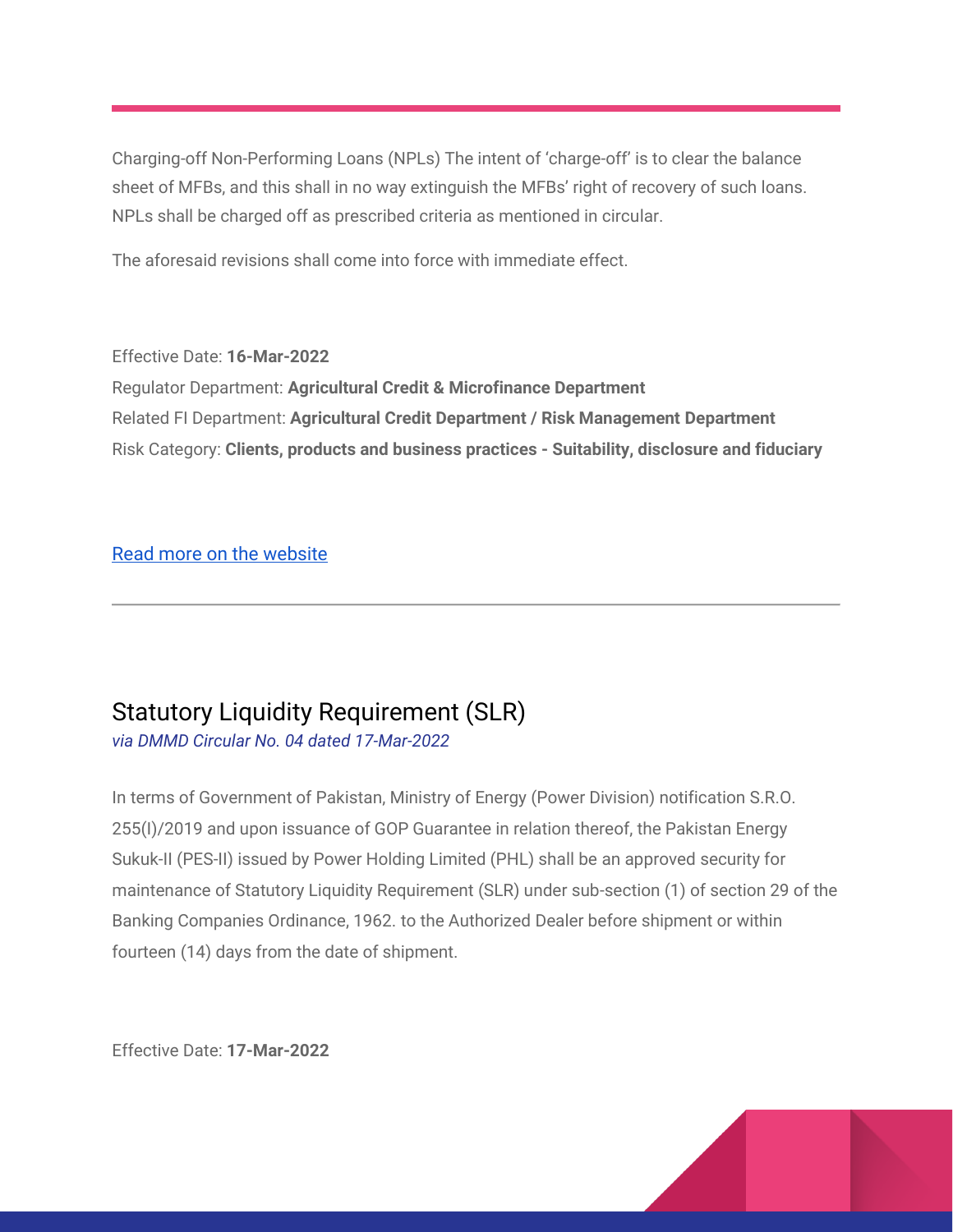Regulator Department: **Domestic Market & Monetary Management Department** Related FI Department: **Treasury Department** Risk Category: **Clients, products and business practices - Suitability, disclosure and fiduciary**

#### [Read more on the website](https://www.sbp.org.pk/dmmd/2022/C4.htm)

### Challenge Fund for SMEs

*via IH&SMEFD Circular No. 04* dated *21-Mar-2022*

State Bank of Pakistan has been taking various measures to facilitate banks in improving access to finance for SME sector. In this regard, SBP is launching a Challenge Fund for SMEs (CFS) to support innovative solutions for SME banking in the country. This fund in form of grant will facilitate banks in developing innovative technological solutions to cater the banking needs of SME sector. This will also enable to increase the access and usage of digital financial services by SME sector.

Following are the key features of CFS:

- **Scope of CFS:** The scope of CFS will focus, however, it will not be limited to the following areas:
	- o Developing SME banking solutions
	- o Developing digital payment solutions for SMEs
	- o Developing E-Commerce / market place
	- o Digitizing loans application and credit management
- **Eligibility:** Commercial Banks (conventional & Islamic) are eligible to apply for grant under CFS. Banks can also apply in partnership with Non-banking financial Institutions (NBFIs), FinTech, Electronic Money Institutions (EMI) and software houses. However, lead responsibility will rest with the applicant bank.

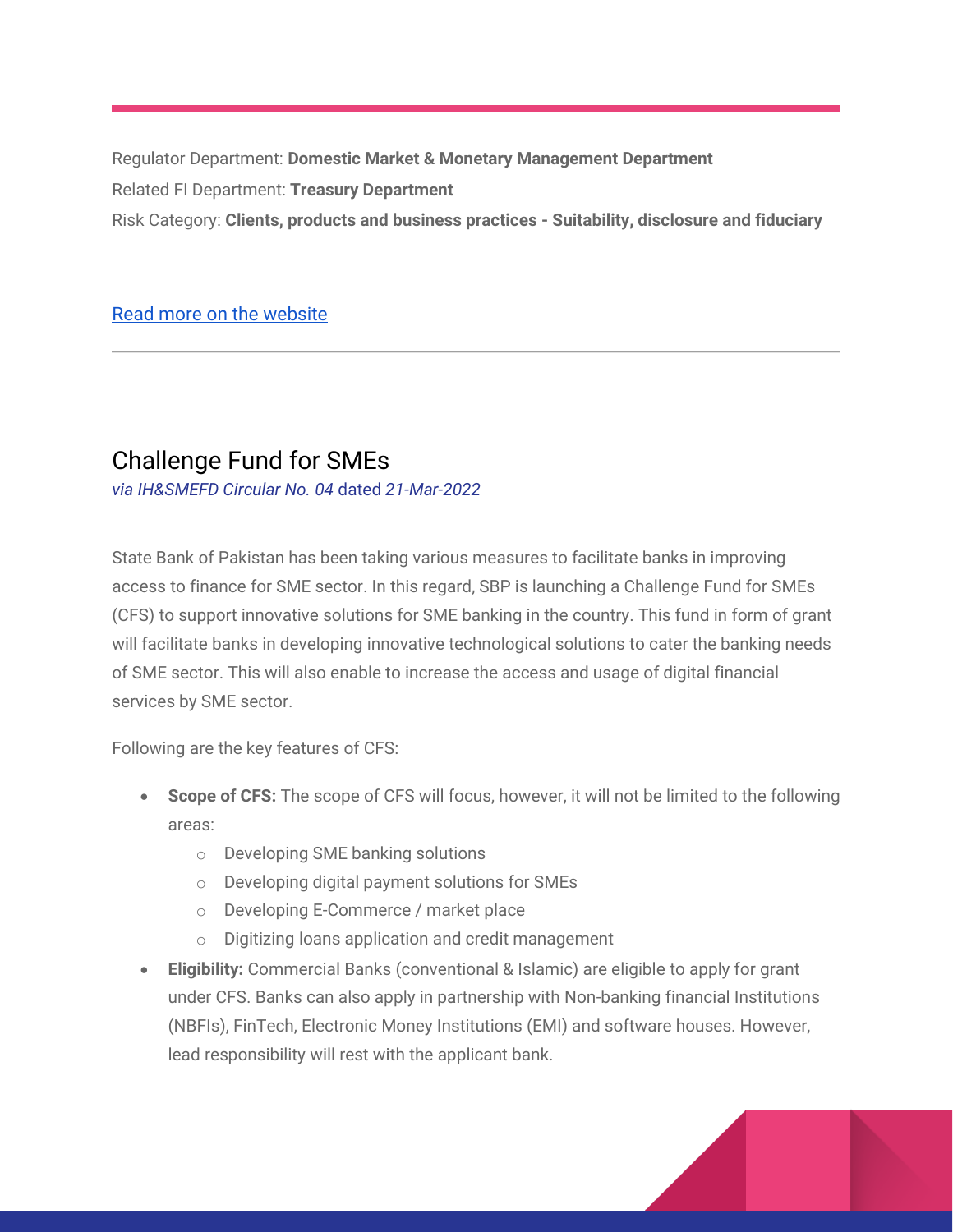**Grant Size:** Grant size will be determined according to the financing requirements of the proposal under consideration. Each grantee will contribute 15% of the total cost. Depending upon the quality & innovations of proposal, the grant size can vary, however one bank will get only one grant. The duration of the projects to be implemented through CFS grant should not exceed 8 months.

SBP invites interest of banks through Expression of interest (EOI) placed at Annexure A (attached with circular) for availing grant under CFS to improve their SME financing portfolio. Banks proposals will be evaluated as per technical criteria developed by SBP. Last date to apply as per EOI on prescribed format placed at Annexure-B (attached with circular) to SBP is April 18, 2022.

Effective Date: **21-Mar-2022**

Regulator Department: **Infrastructure, Housing & SME Finance Department** Related FI Department: **Information Technology Department / Operation Department** Risk Category: **Clients, products and business practices - Suitability, disclosure and fiduciary**

#### [Read more on the website](https://www.sbp.org.pk/smefd/circulars/2022/C4.htm)

Amendment in Prudential Regulations for SME Financing via IH&SMEFD Circular No. 05 dated *29-Mar-2022*

In order to align the definitions of small enterprise and medium enterprise with the SME definition prescribed in SME Policy 2021, notified by Government of Pakistan, following definition related regulations have been updated:

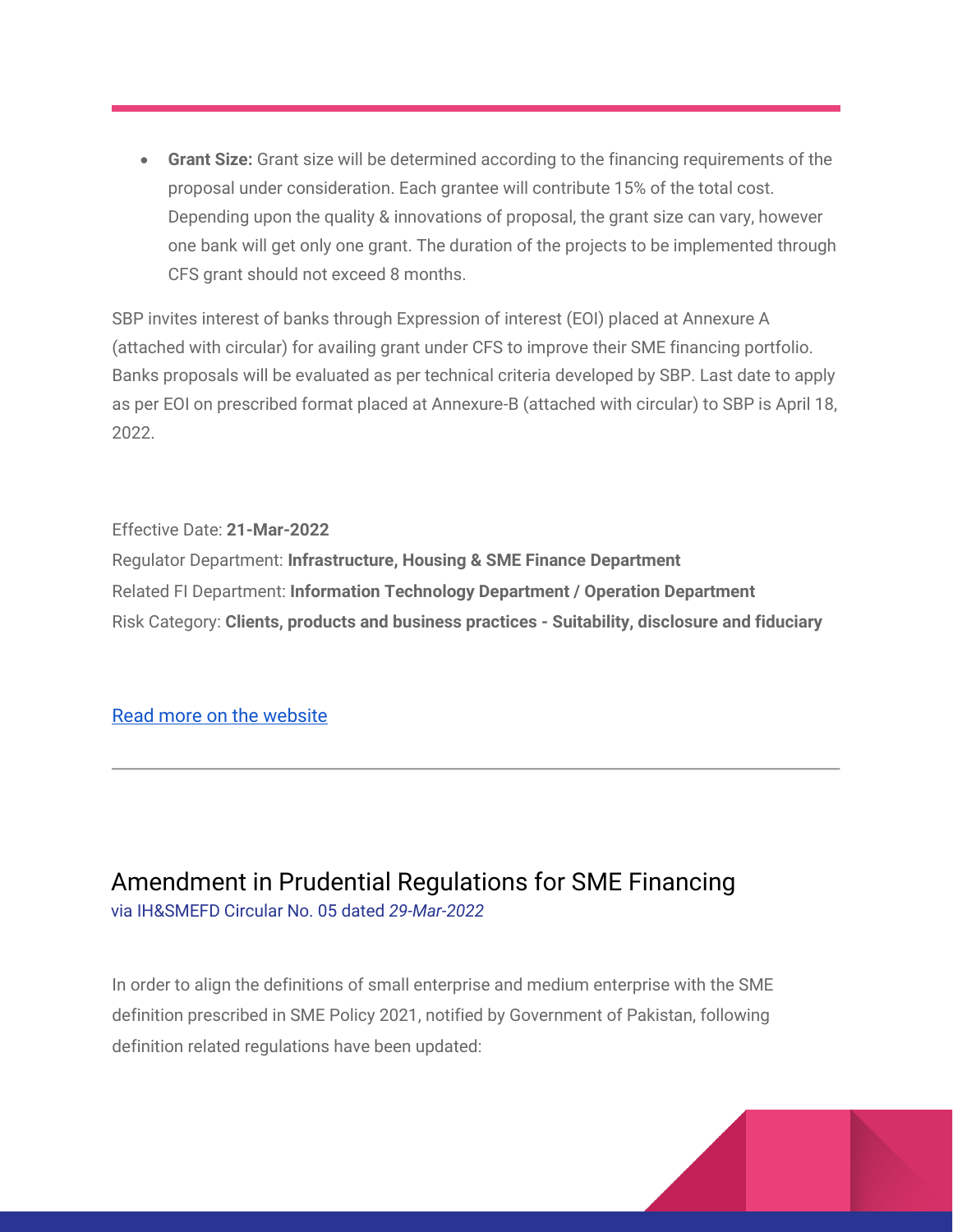**Regulation SE R-1:** Definition of Small Enterprises: Criteria for annual Sale for small enterprises is up to Rs. 150 million and a small enterprise up to 5 years old will be considered as start-up SE.

**Regulation ME R-1:** Definition of Medium Enterprise: Criteria for annual Sale for small enterprises is above PKR 150 million to PKR 800 million and a medium enterprise up to 5 years old will be considered as start-up ME.

These amendments are applicable with immediate effect on new financing. However, since the banks/DFIs need to segregate their existing portfolio according to the revised definition of Small Enterprise and Medium Enterprise, they are allowed an implementation period up to June 30, 2022.

Moreover, updated copy of Prudential Regulations for SME financing also incorporating above changes is attached as Annexure-1 with circular.

Effective Date: **29-Mar-2022** Regulator Department: **Infrastructure, Housing & SME Finance Department** Related FI Department: **Risk Management** Risk Category: **Clients, products and business practices - Suitability, disclosure and fiduciary**

[Read more on the website](https://www.sbp.org.pk/smefd/circulars/2022/C5.htm)

Extension in Last Date for Encashment/Conversion/Redemption of Rs.40,000/-, Rs.25,000/-, Rs.15,000/- & Rs.7500/- Denomination

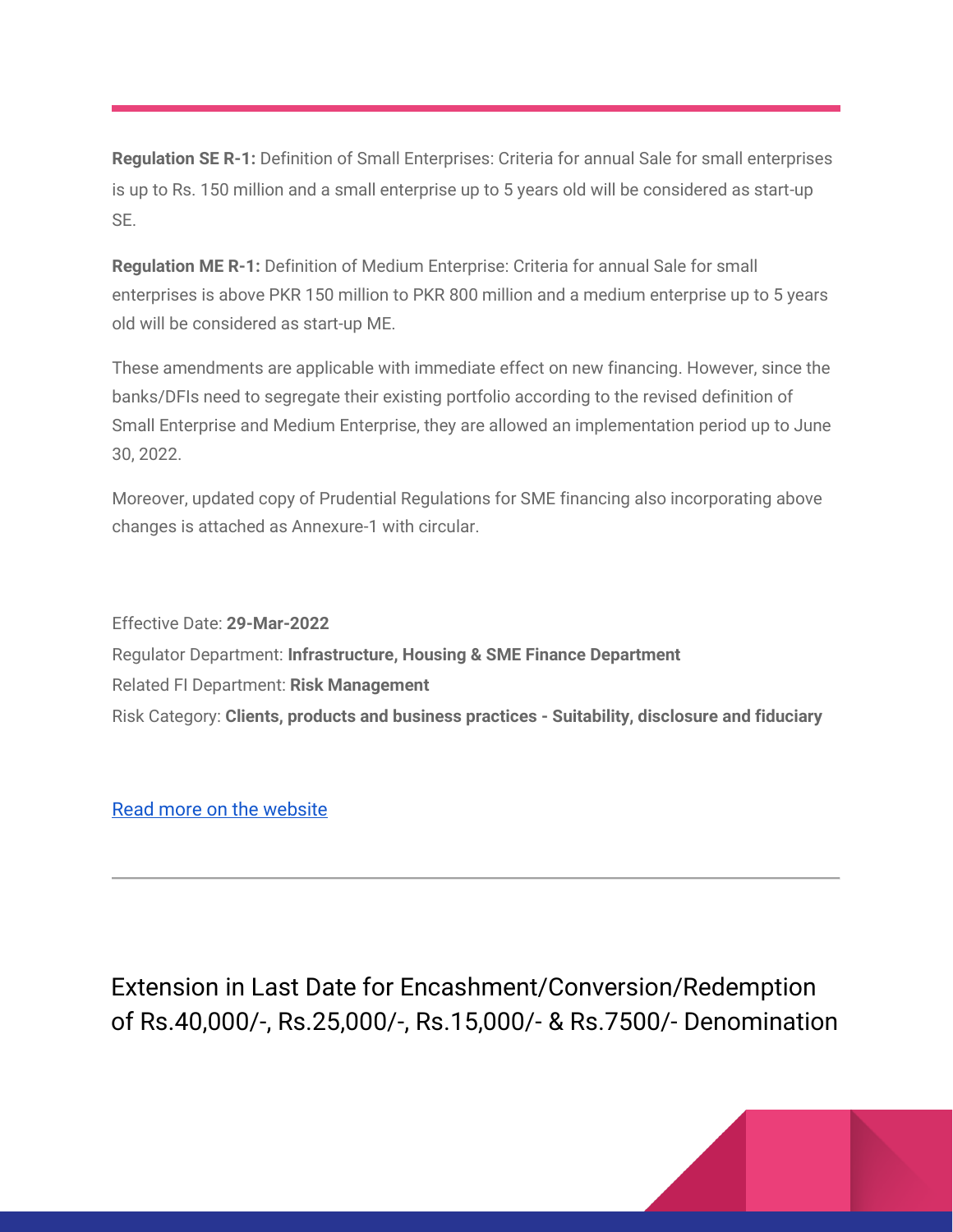# National Prize Bonds Withdrawn from Circulation

via *CMD Circular No. 2* dated *30-Mar-2022*

SBP informed that the Finance Division, Government of Pakistan has extended the last date for encashment / replacement / conversion of Rs. 40,000/-, Rs. 25,000/-, Rs. 15,000/- & Rs. 7,500/ denomination National Prize Bonds (bearer) from 31st March 2022 to June 30, 2022, vide Notification Nos. F.16(3) GS-I/2014-296, 297, 298 & 299 dated March 29, 2022 (copies enclosed with circular).

SBP advises the bank to instruct the branches to accept the requests for encashment / conversion / redemption of cited denominations from general public till June 30, 2022. Further, the banks must submit branch / region wise consolidated data of cited denomination NPBs held by them on last date i.e. June 30, 2022 latest by July 4, 2022 as per the instructions stipulated in aforementioned CMD Circular.

Effective Date: **01-Apr-2022** Regulator Department: **Currency Management Department** Related FI Department: **Operation Department** Risk Category: **Clients, products and business practices - Suitability, disclosure and fiduciary**

[Read more on the website](https://www.sbp.org.pk/smefd/circulars/2022/CL5.htm)

Deduction of Zakat at Source in Respect of Saving Banks / Profit & Loss Sharing and Similar Bank Accounts (Asset Code No.101)

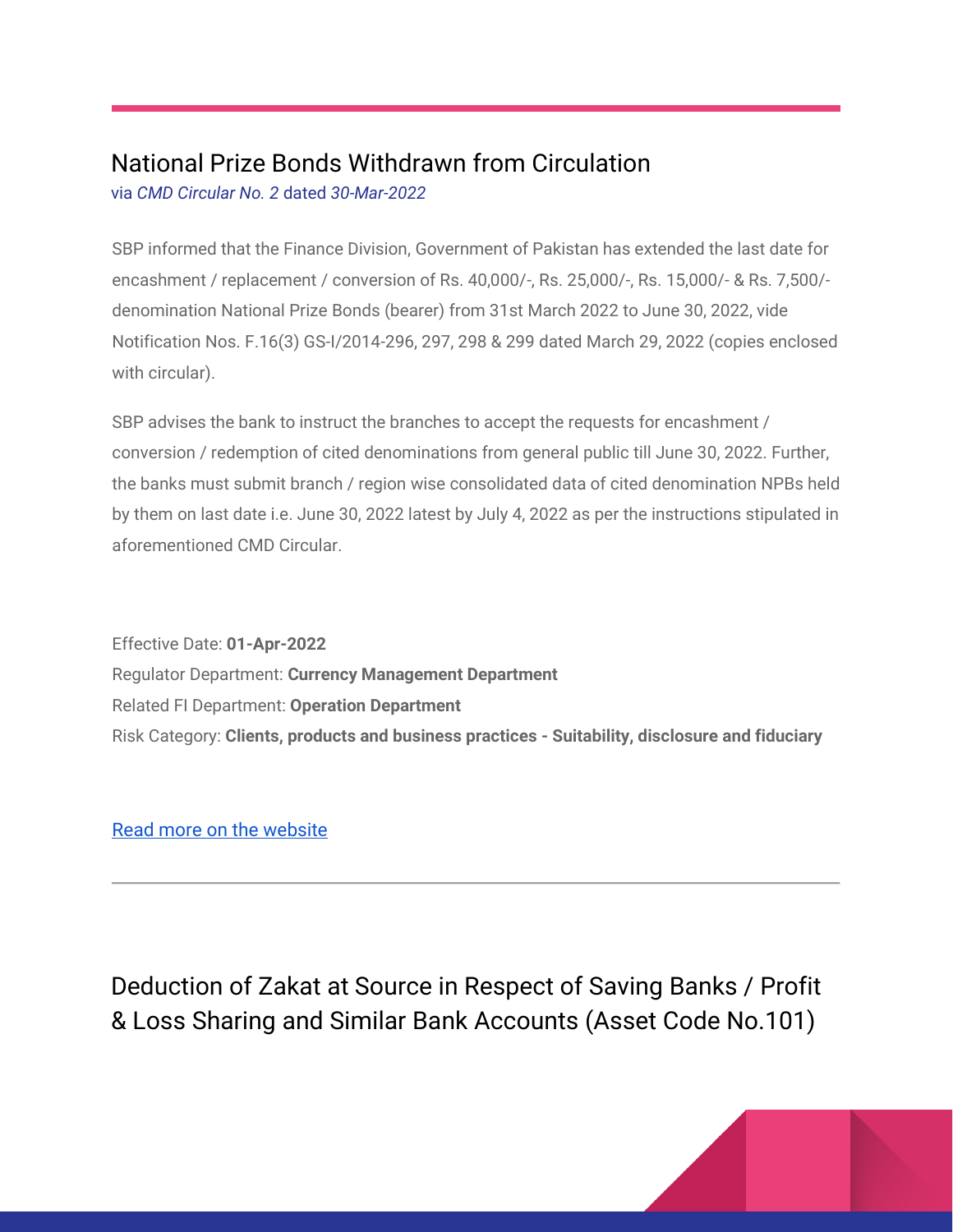# and Deposit Thereof Immediately After Deduction Date

via *BPRD Circular Letter No. 07* dated *30-Mar-2022*

SBP informed that government of Pakistan fixed the zakat exemption limit (Nissab of Zakat) is Rs. 88927/- and zakat will be deducted on first day of this Ramzan 1443 A.H. As per the instruction received via Notification No. CE-1001(36)/NISAB/1442-43/2022 dated March 30, 2022 issued by the Poverty Alleviation & Social Safety Division, Cabinet Secretariat, Government of Pakistan, Islamabad.

All banks must deduct the zakat as per instruction in above circular and after deduction a copy of return form CZ-08A submit to said department after depositing zakat in account maintained in SBP.

Effective Date: **03-Apr-2022** Regulator Department: **Banking Policy & Regulations Department** Related FI Department: **Operation Department** Risk Category: **Clients, products and business practices - Suitability, disclosure and fiduciary**

[Read more on the website](https://www.sbp.org.pk/bprd/2022/CL7.htm)

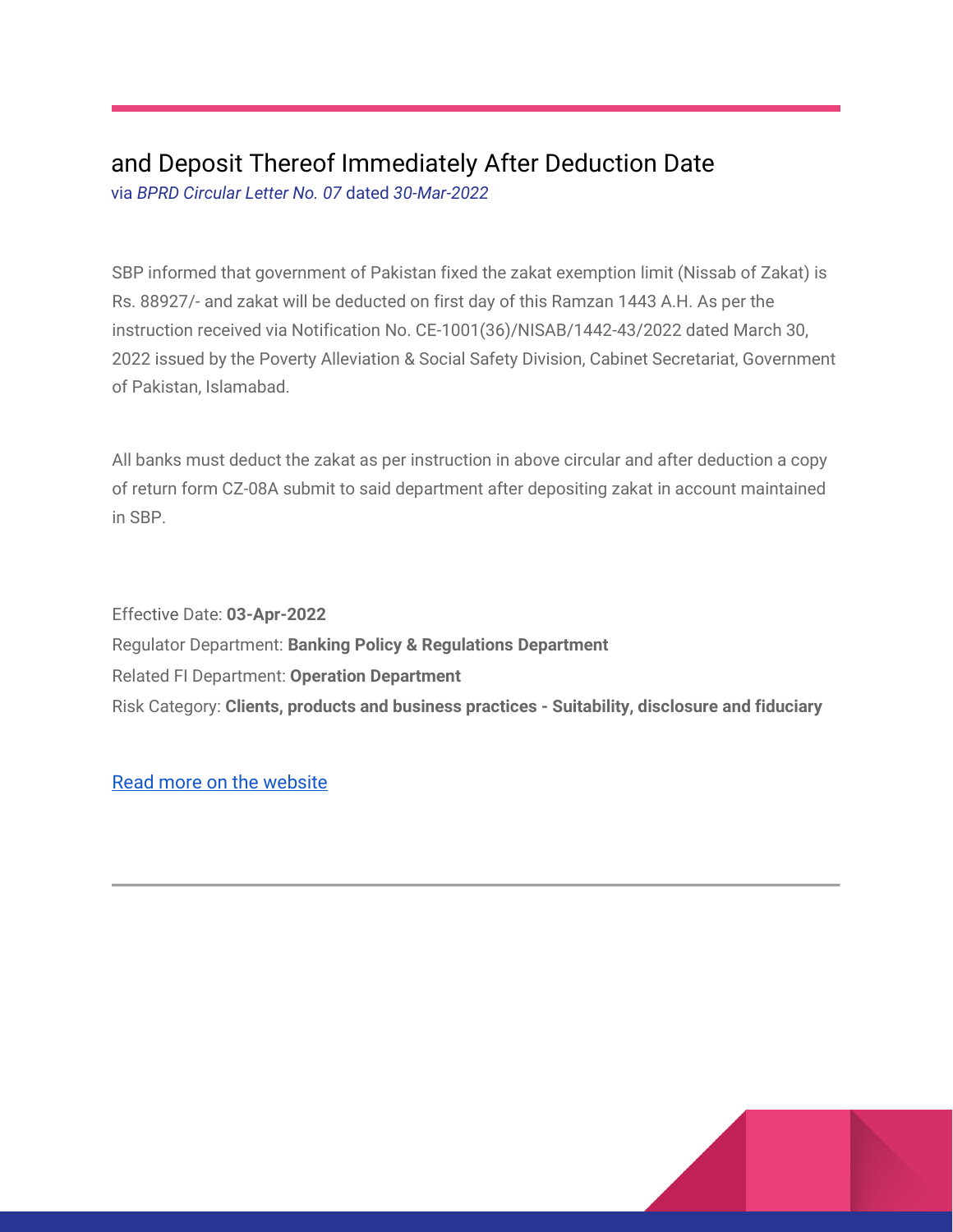# Other (Medium/Low Risk) Circulars & Notifications

## Public Holiday

*via BPRD Circular Letter No. 05 dated 16-Mar-2022*

The State Bank of Pakistan was closed on 23rd March, 2022 (Wednesday) being public holiday on the occasion of "Pakistan Day" as declared by the Government of Pakistan.

Effective Date: **23-Mar-2022** Regulator Department: **Banking Policy & Regulations Department** Related FI Department: **Human Resources Department** Risk Category: **Clients, products and business practices - Suitability, disclosure and fiduciary**

[Read more on the website](https://www.sbp.org.pk/bprd/2022/CL5.htm)

### Bank Holiday

*via BPRD Circular Letter No. 06 dated 28-Mar-2022*

The State Bank of Pakistan will remain closed for public dealing on Monday, April 4, 2022, which shall be observed as "Bank Holiday" for the purpose of deduction of Zakat. All banks / DFIs / MFBs shall, therefore, remain closed for public dealing on the afore-mentioned date. However, all employees of the banks / DFIs / MFBs must attend the office on Bank Holiday treating it as a normal working day (except for public dealing).

Effective Date: **04-Apr-2022**

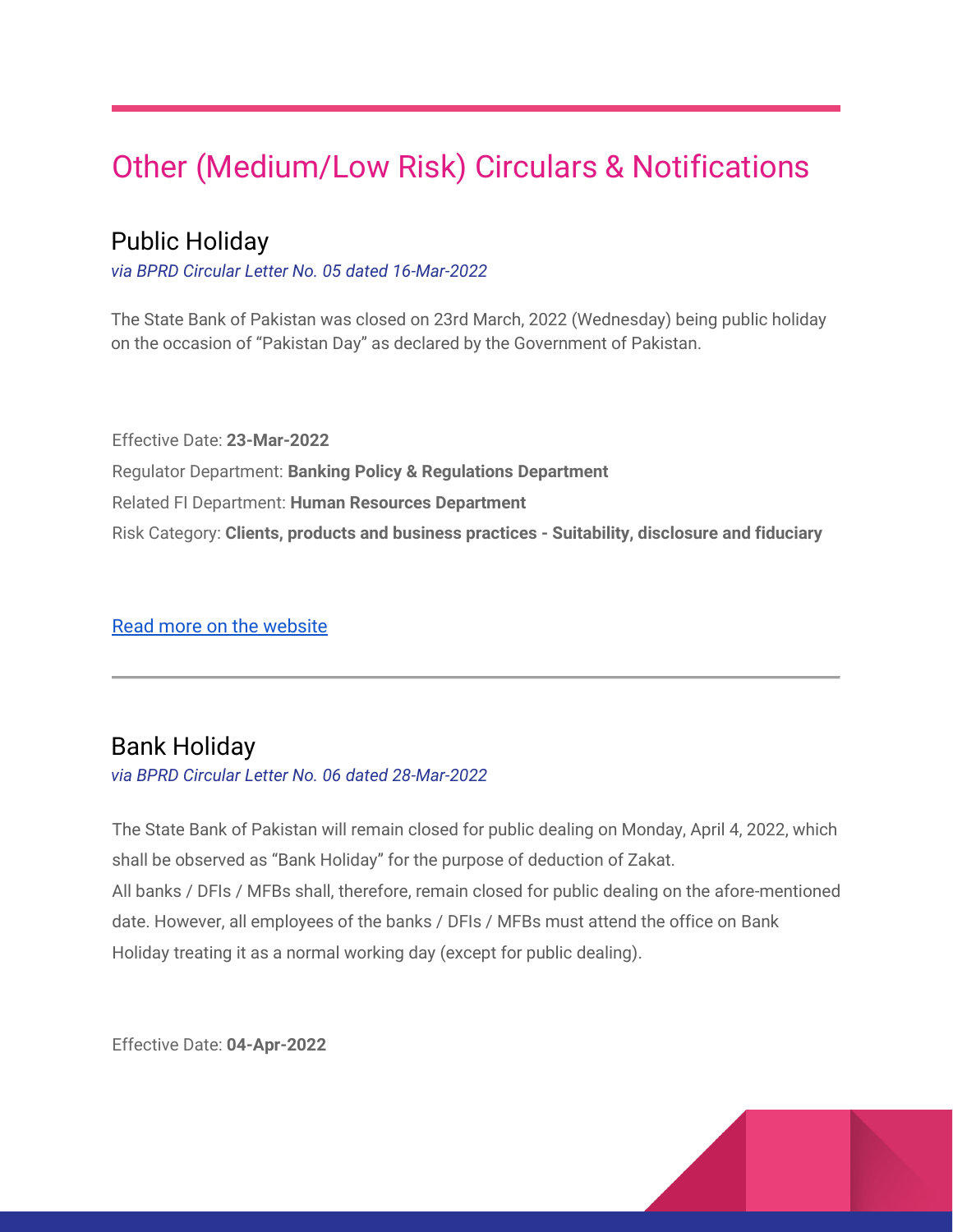Regulator Department: **Banking Policy & Regulations Department** Related FI Department: **Human Resources Department** Risk Category: **Clients, products and business practices - Suitability, disclosure and fiduciary**

[Read more on the website](https://www.sbp.org.pk/bprd/2022/CL6.htm)